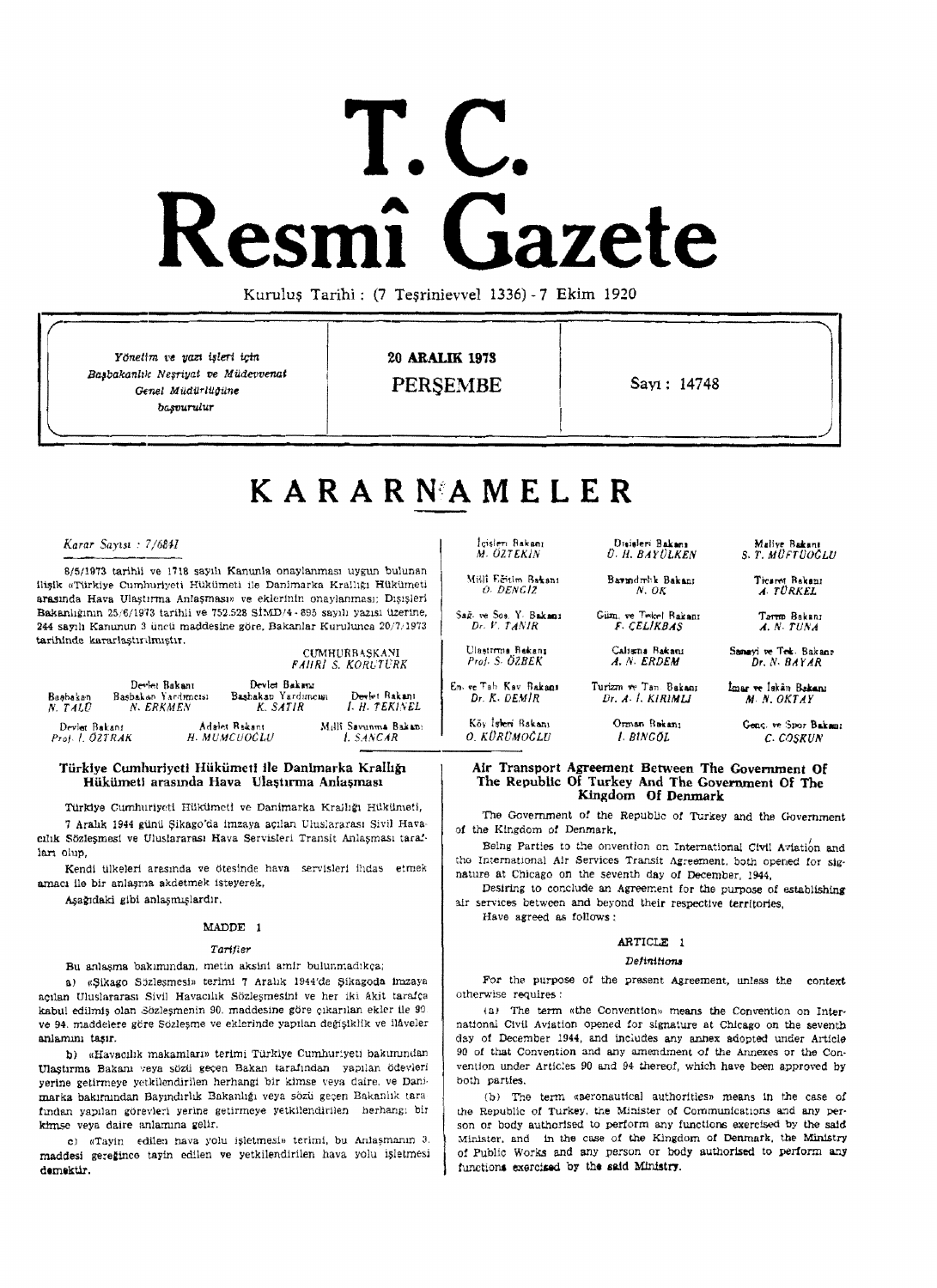d) «Ülke» terimi, Şikago Sözleşmesinin 2. maddesinde belirtilen anlama gelir.

e) «Hava Servisi», «Uluslararası Hava Servisi», «Hava Yolu İsletmesi» ve «Teknik iniş» terimleri, Şikago Sözleşmesinin 96. maddesinde belirtilen anlarnları taşır.

() «Kapasite» terimi aşağıda belirtilen anlamları taşır;

Ucak ile ilgill olarak, hattm tamamında veya bir kısmında uçağın yolcu ve yük için istifade edilebilir hacmidir.

Belirtilen hava servisleri ile ilgili olarak, verilen zaman zarfında hattın tamamı veya bir kısmında işleyen uçağın bu servisler için kullanılan kapasite ile sefer adedinin çarpımıdır.

#### MADDE 2

#### Trafik hakları

 $1 -$  Åkit taraflardan her biri, ötekine, bu Anlaşma Ek'inde belirtilen hatlarda tarifeli uluslararası hava servisler! kurması amacıyla, bu Anlasmada belirtilen hakları tanır. Bu servislere ve hatlara bundan böyle sırasıyla «mutabık kalınan serv!sler» ve «tasrih edilen hatlar» denecektir. Akit taraflardan herbiri tarafından tayin olunan havayolu işletmeleri, tasrih edilen bir hatta mutabik kalinan bir servisi isletirken, asağıdaki hakları kullanacaklardır.

a) Öteki âkit tarafın ülkesi üzerinden inmeden uçmak,

b) Sözü gecen ülke icerisinde teknik iniş yapmak.

c) Yolcu, yük ve posta şeklindeki uluslararası trafiği bırakmak ve almak amacıyla, sözü geçen ülke içerisinde, o hat için bu Anlaşma Ek'inde belirtilen noktalara inis vapmak.

2 ... Bu maddenin (1) inci fırasındaki hiç bir husus, bir âkit taraf havayolu işletmelerine, öteki âkit taraf ülkesindeki başka bir noktadan yolcu, yük ve posta almak hakkının verildiğine delâlet etmeyecektir.

#### MADDE 3

#### Isletme yetkileri

 $1 - \hat{A}$ kit taraflardan herbiri, öteki åkit tarafa, tasrih edilen hatlarda mutabik kalinan servisleri işletmesi amacıyla bir veya birkaç havayolu işletmesi tayin ettiğini yazılı olarak bildirmek hakkına sahip olacaktlr.

2 - Öteki Äkit Taraf, böyle bir tayin bildirisini aldığında, bu maddenin (3) ve (4) üncü fıkraları hükümleri saklı kalmak üzere, tayin edilen havayolu işletmesi veya işletmelerine ilgili işletme yetkilerini gecikmeden tanıyacaktır.

3 - Äkit taraflardan birinin yetkili havacılık makamları, ötekl Akit tarafın tayin ettiği bir havayolu işletmesinden Sözleşmeye uygun olarak uluslararası hava servislerinin - işletilmesinde normal ve makul bir şekilde uyguladıkları kanun ve nizamlarda gösterilen şartları yerine getirebilecek vasıfları haiz bulunduğu hususunda kendilerini tatmin otmeslni isteyeb;Jlr.

4 - Ākit taraflardan herbiri, tayin edilmiş bir havayolu işletmesinin esas mülkiyetinin ve fiili kontrolünün bu havayolu işletmesini tayin eden tarafın veya uyruklarının elinde bulunduğuna kanaat getirmediği hallerde, bu maddenin 2. fikrasında sözü geçen işletme yetkilerini tanımayı reddedetilir veya bu havayolu işletmesinin 2. maddede belirtilen haklarının uygulanması üzerinde gerekli gördüğü kayıtları koyabilir.

5 - Bir havayolu işletmesi bu Anlaşma hükümleri gereğince boylece tayin edilip, kendisine yetki verilince, bu anlaşmanın 8. ve 9. maddeleri hükümlerinde ve ekte öngörülen hususların tamamlanmasından sonra bu servisleri işletmeye herhangi bir tarihte başlayabilir.

#### MADDE 4

#### Isletme yetkilerinin geri alınması hakların uygulanmasının durdurulman

 $1 -$  Åkit taraflardan herbiri, aşağıdaki hallerde, öteki âkit tarafça tayin edilen bir havayolu işletmesine verilmiş bulunan işletme yetkisini geri alma veya bu Anlaşmanın 2, maddesinde belirtilen hakların uygulanmasını durdurmak veya bu hakların uygulanması üzerinde gerekli gördüğü kayıtları koymak hakkına sahip olacaktır;

(e) The term .deslgnared airline» means an alr:ine WhlCh haa boen designated and authorised in accordance with Article 3 of the Agreement.

(d) The term «territory» has the meaning specified in Article 2 of the Convention.

(e) The terms «air service», «international air service», «airline» and «stop for non-traffic purposes» have the meaning specified in Article 96 of the Convention.

 $(f)$  The term «capacity» means;

in relation to an aircraft, the payload of that aircraft available on a route or section of a route;

in relation to a specified service, the capacity of the aircraft used on such service, multiplied by the frequency operated by such aircraft over a given period and route or section of a route.

#### ARTICLE 2

#### Traffic Rights

1 -- Each Contracting Party grants to the other Contracting Party the rights specified in the present Agreement for the purpose of establishing scheduled international air services on the routes specified in the Annex to the presem Agreement. Such services and routes arc hereafter called «the agreed services» and «the specified routes» respectively. The airlines designated hy each Contracting Party shall enjoy, while operating an agreed service on a specified route, the following rights :

(o.) to fly without landing across the territory of the other Contracting Party,

 $(b)$  to make stops in the said territory for non-traffic purposes, and

(e) to make stops in the said \e;'rltory at the points specified for that route in the Annex to the preseat Agreement for the purpose of putting down and taking up international traffic in passengers, cargo and mall.

 $2 -$  Nothing in paragraph (1) of this Article shall be deemed to confer on the airlines of one Contracting Party the privilege of taking up, In the territory of the other Contracting Party. passengers, cargo or mall carried for renumeration or hire and destined for another point in the territory of that other Contracting Party,

#### ARTICLE 3

#### Operation Authorisations

 $1 -$  Each Contracting Party shall have the right to designate in writing to the other Contracting Party one or more airlines for the purpose of operating the agreed services on the specified routes.

 $2 -$  On receipt of such designation, the other Contracting Party shall, subject to the provisions of paragraphs  $(3)$  and  $(4)$  of this Article, without delay grant to the airline or airlines designated the appropriate operating authorisations.

3 - The aeronautical authorities of one Contracting Party may require an airline designated by the other Contracting Party to satisfy them that it is qualified to fulfill the Conditions prescribed under the laws and regulations normally and reasonably applied to the operation of international air services by such authOrities in contormity with the provisions of the Convention.

4 - Each Contracting Party shall have the right to refuse to grant the operating authorisations referred to In paragraph (2) of this Article. or to impose such conditions as it may deem necessary on the exercise by a designated airline of the rights specified in Article 2. in any case where the said Contracting Party is not satisfied that the substantial ownership and the effective control of that airline are vested in the Contracting Party designating the airline or In its nationals.

 $5$  - When an airline has been so designated and authorized in accordance with the provisions of the present Agreement, it may begin at any time to operate the agreed services, provided that arrangements set out in Articles 8 and 9 and the Annexes to this Agreement have been completed.

#### ARTICLE 4

#### Revocation And Suspension

1 - Each Contracting Party shall have the right to revoke an ope rating authorization or to suspend the exercise of the rights specified in Article 2 of the present Agreement by an airline designated by the other Contracting Party, or to impose such conditions as it may deem necessary ou the exerc:se of these rights: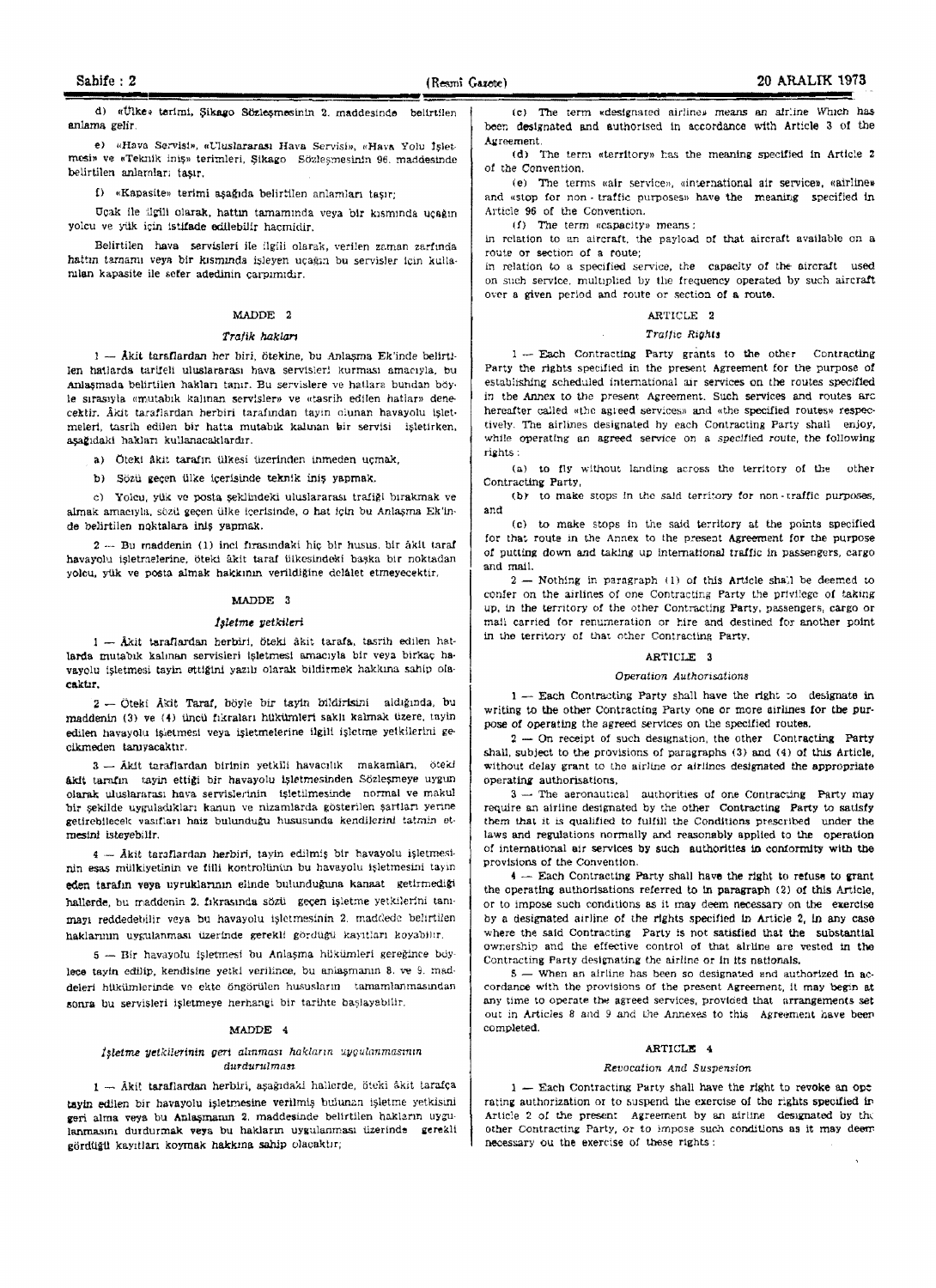(a)  $O$  hava yolu isletmesinin csas mülkiyetinin veya fiili kontrolunun havayolunu tayin eden âkit tarafın veya uyruklarının elinde bulunmaması veva

(b) O hava yolu işletmesinin bu hakları tanıyan ükit tarafın kanun ve nizamlarına uymaması, veya.

(c) Hava yolu işletmesinin başka bir şekilde bu anlaşmada belirtilen sartlara uygur. olarak isletme yapmaması.

 $2 - Bu$  maddenin 1. fikrasında belirtilen ve hakların geri ahnması, tatbikatının durdurulması veya kayıtlar konulması hususlarında derhal bir işlem yapılması, kanun ve nizamların daha fazla ihlâl edilmesinin önlenmesi için şart değilse, böyle bir hak ancak öteki âkit tarafla istisareden sonra kullanılacaktır.

#### MADDE 5

#### Gümrük Vergilerinden ve diğer vergilerden, resimlerden bağışıklık

 $1 -$  Akit taraflardan herbirinin tayin edilen havayolu işletmeleri tarafından uluslararası servislerde isletilen uçaklar ve bu uçaklarda bulunan mutad donatım, akaryakıt ve yağlama yağları ve (yiyecek, içecek ve tütün dahil) uçak kumanyası da, öteki âkit taraf ülkesine vanşta, tekrar yurt dışına çıkarılıncaya kadar uçakta kalmak veya öteki âkit taraf ülkesi üzerindeki uçuşun bir kısmında kullanılmak kaydı ile, bütün gUmrtik vergilcri, muayene Ucretleri, ve diger reslm ve vergiJerden ba· ğışık tutulacaktır.

 $2 -$  Asağıdakiler de, yapılan hizmetler karşılığı alınacak ücretler haric aynı resim ve vergilerden bağışık tutulacaktır;

(a) Âkit taraflardan birinin iilkesinde, bu taraf yetkili makamlarmea tespit edilen miktarları aşmamak ve öteki âkit tarafın uluslararası bir servisinde çlıştırılan uçaklarda kullanılmak üzere uçağa alınan uçak kumanvalar:

 $(b)$  Akit taraflardan birinin ülkesine. öteki akit tarafın tayin edilen hava yolu işletmelerinin uluslararası servislerinde kullanılan uçakların bakım ve onarımı için sokulan yedek parçalar;

(c) Uçağa alındığı âkit taraf ülkesi üzerinde yapılacak uçuşun bir kısmında kullanılacak bile olsa, öteki âkit tarafın tayin edilen havayolu işletmeleri tarafından uluslararası servislerde işletilen uçakların ikmaline ayrılmış olan akaryaklt ve yağlama yağları.

Yukandakl (a) (b) ve (c) tâll fikralanında şözü geçen maddeler gUmrtlk nezaret vo kontrolu nltmda tutulablllr.

#### $MADDE$  6

#### Mutad Havacılık Donatımı ile İkmal maddelerinin depolanması

Akit taraflardan birinin uçaklarında bulundurulan malzeme ve ikmål maddeleri gibi mutad havacılık donatımı da öteki akit taraf ülkesinde, ancak o ülkenin gümrük makamlarının müsaadesi ile boşaltılabilir. Böyle bir durumda, bunlar tekrar yurt dışına götürülünceye veya baska bir şekilde gümrük nizamlarına göre elden çıkarılmcaya kadar sözü gecen yetkili makamların nezaretinde bulunduru:abilir.

#### MADDE 7

#### Direkt Transit Trafilit

Akit taraflardan birinin ülkesinden transit- geçen yolcular çok basitleştirilmiş bir kontroldan daha fazla bir kontrola tabi tutulmayacaklardır. Doğrudan doğruya transit geçen bagaj ve yükler gümrük vergileri ve diğer vergi ve resimlerden bağışık tutulacaklardır.

#### MADDE: 8

#### Kapasite htikiimleri

1 - Her iki åkit tarafm hava yolu isletmelerine, kendi ülkeleri arasında, tasrih edilen hatlarda, mutabık kalınan servisleri işletmeleri icin adil ve eşit :.mkân sağlanacaktır.

 $2 -$  Aklt taraflardan her birinin tayin edilmiş havayolu işletme. leri, mutabik kalinan servislerl işletirken, öteki âkit tarafın havayolu işletmelerinin çıkarlarını, bu sonuncu havayolu işletmelerinin aynı hatların bütünü veya bir kısmı üzerinde işlettiği servislere, uygun, olmayan bir nisbette tesir etmemek tizere, göz önünde bulunduracaktır.

3 - Äkit tarafların tayin edilen havayolu işletmelerinin sağladığı mutabik kalinan servislerin, tasrih edilen hatlardaki kamu ulaştırma ihtiyaçları ile sıkı ilgisi bulunacak ve bunların ilk amacı, havayolu işletmesini tayin eden tarafın ülkesine gelen veya ülkesinden giden yolcu, yük ve postaya ait mevcut olan veya olması makul bir tarzda beklenen taşıma ihtiyaçlarını karşılamaya yetecek bir kapasiteyi sağlamak olacaktır.

 $(a)$  in any case where It is not satisfied that substantial ownership and effective control of that airline are vested in the Contractin. Party designating the airline or in nationals of such Contracting Party, or  $(b)$  in the case of failure by that airline to comply with the laws

or regulations of the Contracting Party granting these rights, or

 $(c)$  in case the airline otherwise fails to operate in accordance with the conditions preseribed under the present Agreement.

2 - Unless immediate revocation, suspension of imposition of the conditions mentioned in paragraph  $(1)$  of this Article is essential to prevent further infringements of laws and regulations, such right shall be exercised only after consultation with the other Contracting Party.

#### ARTICLE 5

#### Exemption From Customs And Other Duties And Taxction

 $1 -$  Aircraft operated on international services by the designated airlines of either Contracting Party, as well as their regular equipment, supplies of fuels and lubricants, and aircraft stores (including food, beverages and tobacco) on board such aircraft shall be exempt from all eustoms duties, inspection fees and other duties or taxes on arriving in the territory of the other Contracting Party, provided such equipment and supplies remain on board the aircraft up to such time as they are reexported or are used on the part of the journey performed over that territory.

2. There shall also be exempt from the same duties and taxes, with the exception of charges corresponding to the service performed  $\frac{1}{2}$ 

(a) aircraft stores taken on board in the territory of either Contracting Party, within limits fixed by the authorities of the said Cont racting Party, and for use on board aircraft engaged in an international service of the other Contracting Party;

(b) spare parts entered into the territory of either Contracting Party for the maintenapce or repair of aircraft used on international services by the designated airlines of the other Contracting Party;

(c) fuel and lubricants destined to supply aircraft operated on international Services by the deSignated airlines of the other Contracting Party, even when these supplies are to be used on the part of the journey performed over the territory of the Contracting Party in which they are taken on board.

Materials referred to in sub-paragraphs (a), (b) and (c) above may be required to be kept under Customs supervision or control.

#### ARTICLE 6

#### Storage of Arrborne Equipment And Supplies

The regular airborne equipment, as well as the materials and supplies retained on board the aircraft of either Contracting Party may be unloaded in the territory of the other Contracting Party only with the approval of the customs authorities of such territory. In such case, they may be placed under the supervision of the said authorities up to such time as they are re-exported or otherwise disposed of in accordance with customs regulations.

#### ARTICLE 7

#### Direct Transit Traffic

Passengers in transit across the territory of either Contracting Party shall be subject to no more than a very simplified control. Baggage and cargo in direct transit shall be exempt from customs duties. and other similar taxes.

#### ARTICLE 8

#### Capacity ProvisIons

 $1$  - There shall be fair and equal opportunity for the airlines of both Contracting Parties to operate the agreed services on the specified routes between their respective territories.

 $2 -$  In operating the agreed services, the designated airlines of each Contracting Party shall take into account the interests of the air!mes of the other Contracting Party *so* as not to alfe<t unduly the services which the latter provide on the whole or part of the same routes.

3 - The agreed services provided by the designated airlines of the Contracting Parties shall bear a close relationship to the requirements of the public for transportation on the specified routes and shall have as their primary objective the provision at a reasonable capacity adequate to carry the current and reasonably anticipated requirements for the carriage of passengers, cargo and mail originating from or destined for the territory of the Contracting Party which has designated the airline.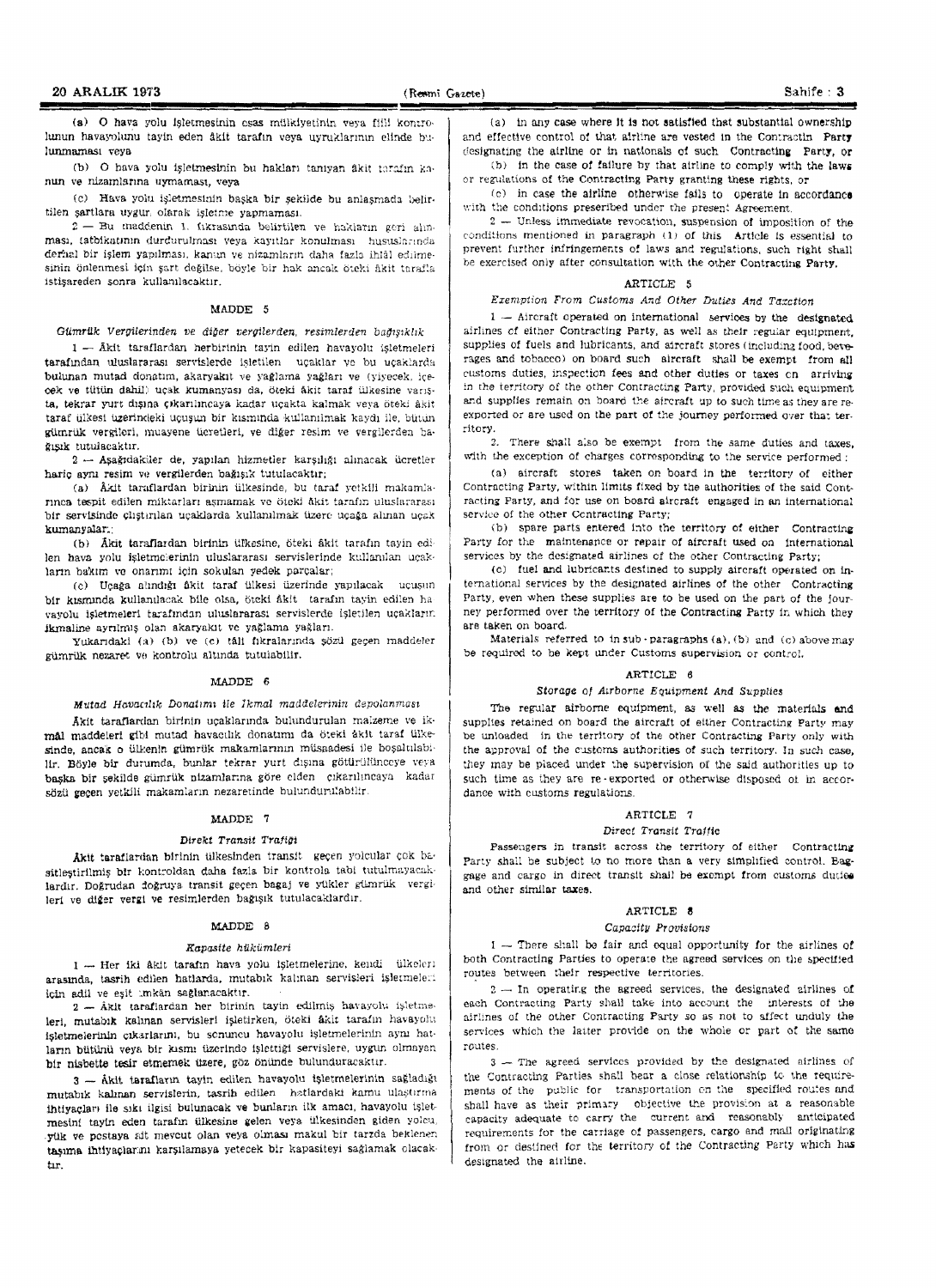4 - Äkit taraflardan her birinin tayin edilen havayolu işletmesinin ötekiåkit taraf ülkesindeki noktalar ile 3. memleketlerdeki noktalar arasındaki trafiğı, tasrih edilen hatlarda taşıma. hakkı, kapasitenin ilgili bulunduğu aşağıdaki genel ilkeler çerçevesinde uygulanacaktır:

a) Havayolu isletmesini tayin eden âkit taraf Ulkesine gelecek veya ülkesinden gidecek olan trafik ihtiyaçları;

b) Havayolu işletmesinin geçtiği bölgesindeki devletlerin havayolu isletmelerince kurulan başka ulaştırma servisleri de gözönüne alındıktan sonra, o bölgenin trafik ihtiyaçları; ve

c) Uzak menzilli hava servisleri ihtiyaçları.

 $5 -$ Bu maddenin yukarıdaki 1, 2, 3 ve 4. paragraflarının tatbikatı lein, tarafların Sivil Havacılık Makamları tarafından mutabık kalınan kapasite ve frekans, Taraflardan birinin Sivil Havacılık Makamlarının lsteği üzerine yakın işbirliği atmosferi içinde yapılacak istişarelerden sonra, zaman zaman gözden geçirilebilir veya değiştirilebilir.

#### MADDE 9

#### *OCTet tarttlen*

 $1 -$  Asağıdaki paragraflarda zikredilen «tlcret tarifesi», yolcu, yük ve posta tasınması için ödenecek bedeller ve tasıma için tabi olacakları sartlarla mumessillik ve diğer yardımcı hizmetlerin şartlarını ve ücretlerini tazammun eder.

 $2 -$  Taraflardan birinin havayolu işletmesi tarafından diğer taraf illkesine veya ulkesinden taşımalar için konulacak ücret tarifeleri, işletme masraflari, makul bir kâr ve diğer hava yollarının tarifeleri de dahil. bütün ilgili unsurlar gözönünde tutularak makul seviyelerde tespit. edilecelttir.

 $3$  - Bu maddenin 2. paragrafında zikredilen ücret tarifeleri, mümkün ise, her iki tarafın tayin edilmiş havayolu işletmeleri tarafından birbirleriyle danışma suretiyle tespit edilecek ve böyle bir anlaşma mümkün olduğu nispette Ulurlararası Hava Ulaştırma Eirliği ile Dünya Posta Birliğinin (UPU) ücret tarifelerinin hazırlanması için takip ettiği usul çerçevesinde olacaktır.

4 - Bu suretle üzerinde mutabik kalınan ücret tarifeleri, yürürlüğe girmesi tasarlanan tarihten en az doksan (90) gün önce tarafların Sivil Havacilik Makamlarinin onayina sunulacaktir. Özel durumlarda bu süre, sözü geçen makamların mutabakatı ile azaltılabilir.

 $5 -$  Böyle bir mutabakat resmen bildirilebilir; eğer tarafların Sivil Havaculık Makamlarından hiç birl, 4. paragraf hükümlerine göre tevdi edilmiş bulunan ücret tarifelerine tevdi tarihinden itibaren otuz (30) gun icinde itirazlarını bildirmezler ise, ucret tarifeleri tasvip edil $m/s$  telâkki olunur. 4. paragraf hükümlerine göre tevdi müddetinin kısaltılmış olması halinde, Tarafların Sivil Havacılık Makamları itiraz müddetinin otuz (30) günden daha az olmasında mutablk kalabilirler.

 $6$  - Eger bir ücret tarifesi üzerinde bu maddenin 3. paragraft hükümlerine göre anlaşma olmazsa, veya 5. paragrafta zikredilen otuz (30) günlük müddet zarfında bir taraf Sivil Havacılık Makamlarının diğer Taraf Sivil Havacılık Makamlarına itlrazını beyan etmesi halınde iki taraf Sivil Havacılık Makamları ücret tarifesini karşılıklı anlaşma 11e tespit edeceklerdll'.

7 - Eğer Sivil Havacılık Makamları bu Maddenin 4. paragrafı hükümlerine göre kendilerine tevdi edilmiş ücret tarifeleri üzerinde veya  $6.$  paragraf hükümlerine göre herhangi bir ücret tarifesi üzerinde anlaşamazlar ise, anlaşmazlık iki taraflı Hava Ulaştırma Anlaşmasının anlaşmazlıkların çözümlerimesi hakkındaki hükümleri çerçevesinde ha! şekline bağlanacaktır.

 $8 - Bu$  madde hükümlerine göre tesis edilmiş bir ücret tarifesi, yenisi yapılmcaya kadar yürürlükte kalacaktır. Mamafih bir ücret tarifesi bu paragraf hükümlerine göre, sona eriş tarihinden Itibaren altı (6) aydan fazla temdid ediiemiyecektir.

#### MADDE 10

#### Mall hilkümler

1 - Åkit taraflardan her biri kendi milli kambiyo mevzuatina uygun olarak kendi ülkesinde yolcu, bagaj ve yük, posta naklinden diğer tarafça sağlanan kazançların masraftan artan kısmını taraflarca kabul edilecek herhangi bir konvertibl dövize tediye eder. Sözü geçen paraların transferi için gerekli döviz her iki tarafın Merkez Bankası veya Milli Bankalarınca tahsis veya transfer edilir. Akit taraflar arasında özel bir tediye anlaşması mevcut ise ödeme bu Anlaşma hükümlerine **lI:(la** yaPUlf.

 $4 -$  The right of the designated airline of either Contracting Party to carry traffic between points in the territory of the other Contracting Party and points in the territory of third countries on the specified routes shall be exercised in accordance with the general principles that capacity shall be related to:

(a) the traffic requirements to and from the territory of the Contracting Party which has resignated the airline,

(b) the traffic requirements of the area through which the airline passes, after taking account of other transport services established by airlines of the states comprising the area, and

(e) the requirementa of through airline operations,

 $5$  -- The capacity and frequency of the services agreed by the Aeronautical Authorities of the Parties in application of paragraphs 1, 2, 3 and 4 above may be reviewed and revised from time to time  $st$ the request of either of the said Authorities after consultations in a spirit of close co-operation.

#### ARTICLE &

#### Tariffs

 $1 -$  For the purpose of the following paragraphs, the  $term$ «tariff» means the prices to be paid for the transportation of passengers, freight and mail and the conditions of transport on which they depend. including prices or conditions for agency and other auxlliarv services.

 $2$  - The tariffs to be charged by the airlines of one Party for the carriage to or from the territory of the other Party shall be established at reasonable levels, due regard being paid to all relevant factors including cost of operation, reasonable profit, and the tariffs of other airlines,

 $3$  - The tariffs referred to in paragraph 2 of this Article shall, if possible, be agreed, through consulatations, by the airlines concerned of both Parties, and such agreement shall, wherever possible, be reached by the use of the procedures of the International Air Transport Association and the Universal Postal Union for the working out of tariffs.

4 - The tariffs so agreed shall be submitted for the approval of the aeronautical authorities of both Parties at least ninety (90) days before the proposed date of their introduction; in special cases, this period may be reduced, subject to the agreement of the said authorities.

 $5 -$  Such approval may be given formally; if neither of the aeronautical authorities has expressed disapproval within thirty (30) days from the date of submission, in accordance with paragraph 4, these tarlffs shall be considered as approved. In the event of the period for submission being reduced, as provided for in paragraph 4, the aeronautical authorities may agree that the period within which disapproval must be notifIed may be less than thirty (30) days.

 $5 -$  If a tariff cannot be agreed in accordance with paragraph 3 of this Article, or if during the period of thirty (30) days referred to in paragraph 5, one aeronautical authority gives the other aeronautical authority notice of its disapproval of any tariff agreed in accordance with the provisions of paragraph 3, the aeronautical authorities of the two Parties shall endeavour to fix the tariff by mutual agreement.

 $7 - H$  the aeronautical authorities cannot agree on any tariff submitted to them under paragraph 4 of this Article or on the determimation of any tariff under paragraph 6, the dispute shall be settled in accordance with the provisions in the relevant 'bLateral Air Transport Agreement for the settlement of disputes.

 $8 - A$  tariff established in accordance with the provisions of this Article shall remain in force until a new tariff has been established. Never theless a tariff shall not be prolonged by virtue of this paragraph for more than six (6) months after the date on which it otherwise would. have expired.

#### ARTICLE 10

#### Financial Provisions

 $1 -$  Either Contracting Party agrees to pay in accordance with its national exchange regulation, the excess of receipts over expenditure achieved on its territory in connection with the carriage of passenger, baggage, mail shipment and freight by the designated airline of the other Contracting Party, in any convertible foreign exchange to be mutually agreed by both Parties.

 $2 -$  The required foreign currency for the transfer of above mentioned receipts will be allocated or transferred by the Central Bank or any other authorised national bank *ot* both Parties. Where a pay. ment Agreement exists between the Contracting Parties, payments shall be effected in accordance with the provisions of this Agreement.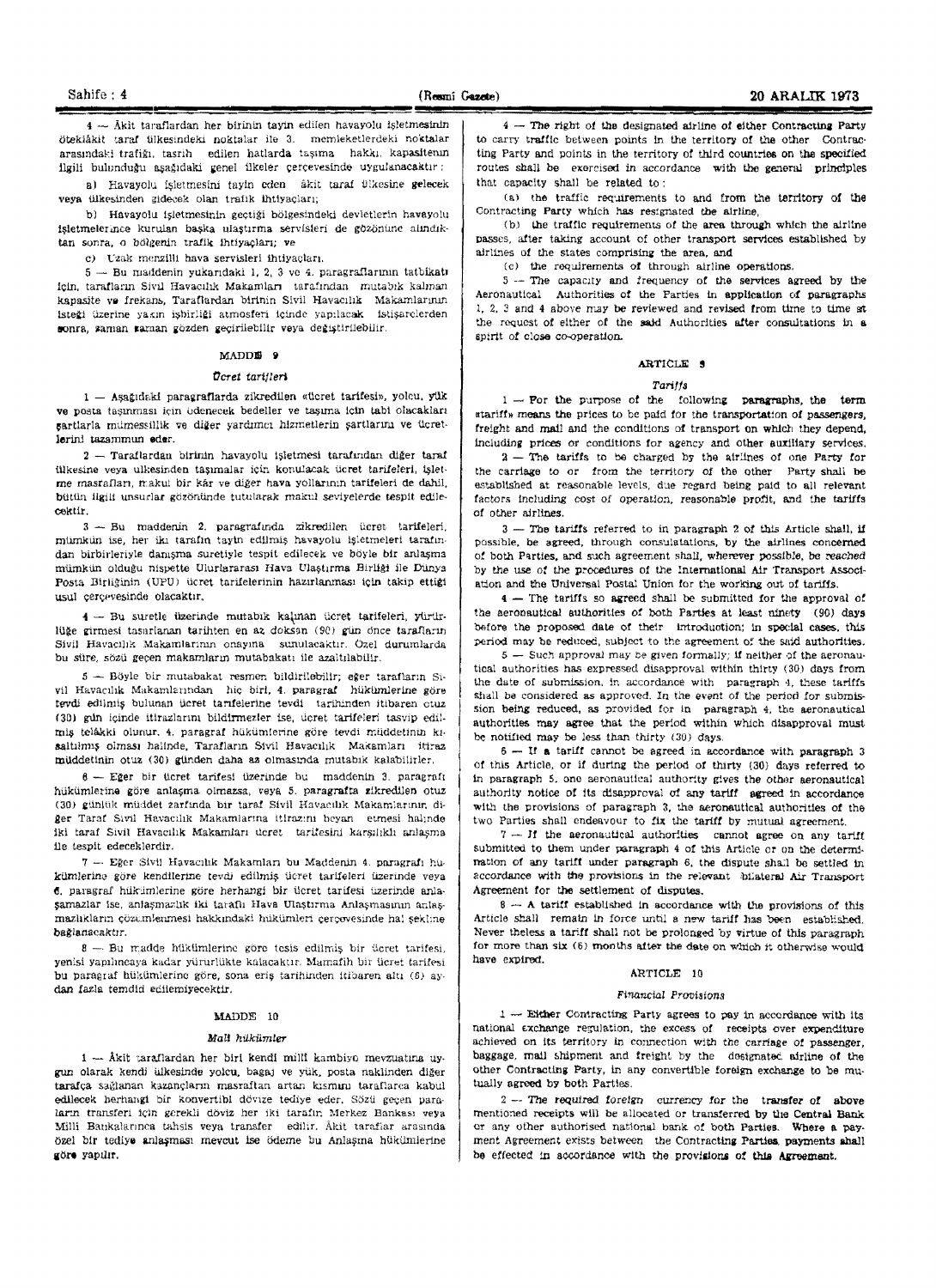#### MAnDE 11

#### t*stilareler ve* ! *statistikler*

 $1 -$  Siki bir ishirliği ruhu ile, âkit tarafların yetkili havacılık makamları, bu Anlaşma ve Ek'lerinin herhangi bir hükmünün uygulanmasının ve bunlara kifayetli bir şekilde riayet edilmesini sağlamak amacıyla zaman zaman birbirleri ile istişare edeceklerdir.

 $2 -$  Akit taraflardan herbirinin yetkili havacılık makamları istek tizerine, öteki åkit tarafın yetkili havacılık makamlarına, birinci anlaşan tarafın tayin edilen hava yolu işletmelerince mutabık kalınan servislerde sağlanan kapasitenin gözden geçirilmesi amacıyla makul bir tarzda istenebllecek periodik ve başkaca istatistikleri verecektir. Bu istatistikler, o hava yolu işletmelerince mutabik kalınan servislerde taşınan trafik rniktarlarının ve bu tarifiğin hattaki ilk çıkış ve son varış yerlerinin tespiti için gerekli bütün bilgileri içine alacaktır.

#### MADDE 12

#### Dečiaiklikler

 $1 -$  Akid taraflardan herhangi biri bu Anlasma ve Ek'lierinin herhangi bir hümününün değiştirilmesini arzu ettiği takdirde, öteki âkit. tarafla istişarede bulunamak isteyebilir; yetkili havacılık makamları arasmda ve müzakere veya yazışma yoluyla yapılabilecek olan böyle hir 1stişare, istek tarihinden itibaren altmış (60) gün içersinde başlayacaktır. Mutabakata varilan herhangi bir değişiklik diplomatik yoldan nota teatisi ile teyid edildiğinde yürürlüğe girecektir.

 $2$  - Hatlardaki değişiklikler, akit tarafların yetkili havacılık makamiarının aralarında doğrudan doğruya mutabakata varmalarıyla yaplabilir.

#### MADDE 13

#### $C$ <sup>ok</sup> taraflı anlaşmalara uygunluk

Bu Anlasma ve Ek'leri, her iki âkit tarafca da muteber olabilecek çok taraflı herhangi bir sözleşmeye uyacak şekilde değiştirilecektir.

#### MADDE 14

#### Sona erme

Akit taraflardarı biri, bu Anlaşmaya son vermek kararında olduğunu her zaman öteki åkit tarafa ihbar edebilir. Bu ihbarname aynı zamanda Uluslararası Sivil Havacılık Teskilâtına da ulastırılacaktır. Bu durumda, ihbarnamenin öteki äkit tarafça alınışından itibaren on iki ay içerisinde mutabakata varilarak geri alinmaması halinde; Anlaşma, bu sürenin bitiminde sona erecektir. Oteki akit tarafça ihbarnamenin alındığı teyid edilmezse, Uluslararası Sivil Havacılık Teskilâtının ihbarnameyi aldığı tarihten ondört (14) gün sonra alınmış sayılacaktır.

#### MADDE 15

#### Anlaşmazlıkların çözümü

 $1 -$  Åkit taraflar arasında bu Anlaşma ve Eklerlnin yorumlanması veya uygulanması ile ilgili bir anlaşmazlık çıkarsa, âkit taraflar bu anlaşmazlığı önce kendi aralarında müzakere yoluyla halletmeye cahsacaklardır.

 $2 -$  Akit taraflar, müzakere yoluyla bir anlasmaya varamadıklar: takdirde, anlaşmazlığa, karara bağlanması için bir şahış veya teşekküle verme hususunda mutabik kalabilirler veya âkit taraflardan birinin isteği üzerine anlaşmazlık karar için âkit tarafların herbirinin tayin edeceği birer hakem veya böylece seçilen iki hakemin tayin edeceği bir tiçtincü hakemden kurulu 3 kisilik bir hakem heyetine sunulacaktır. Akit taraflardan herbiri, taraflardan birinin ötekinden anlaşmazlığın tahkimini lsteyen bir notayı diplomatik yoldan aldığı tarihten itibaren altmış (60) gün içinde bir hakem tayin edecek ve üçüncü hakem de bundan sonraki (60) günlük bir süre icinde secilecektir. Aklt taraflardan herhangi biri verilen stire icerisinde bir hakem tayin edemezse veya ticüncü hakem belirtilen süre içinde seçilmezse Sivil Havacılık Teşkilâtı Konsey Başkanının, durumun gereğine göre, bir hakemi veya hakemleri tayin etmesini âkıt taraflardan herhangi biri listeyebilir. Bu durumda üçüncü hakem üçüncü bir devletin uyruğu olacak ve hakem heyetinin başkanlığını yapacaktır.

3 - Äkit taraflar, bu Maddenin 2. fikrasına göre verilecek herhangi bir karara uymayı taahhüt ederler.

4 - Hakemlerin ücretleri ve masrafları dahil, hakem heyetinin. masrafları âkit tarsflar arasında eşit olarak ödenecektir.

# ARTICLE 11

#### *Consultation And Statistics*

 $1 -$  In a spirit of close co-operation the aeronautical authorities of the Contracting Parties shall consult each other from time to time with a view to ensuring the implementation of, and satisfactory compliance with, the provisions of the present agreement and the Annexes thereto.

 $2 -$ The aeronautical authorities of either Contracting Party shall supply to the aeronautical authorities of the other Contracting Party at their request such periodic or other statements of statisticc as may be reasonably required for the purpose of reviewing the capacity provided on the agreed services by the designated airlines of the first Contracting Party. Such statements shall include all information required to determine the amount of traffic carried by those airlines on the agreed services and the on line origins and destinations of such traffIC.

#### ARTICLE 12 **Modifications**

 $1 -$  If either of the Contracting Parties considers it desirable to modify any provision of the present Agreement and the Annexes thereto. it may request consultation with the other Contracting Party; such consultation which may be et between the aeronautical authorities and which may be through discussion or by correspondence, shall begin within a period of sixty (60) days of the date of the request. Any modifications so agreed shall come into force when they have been confirmed by an exchange of diplomatic notes.

 $2 -$  Modifications to routes may be made by direct agreement between the competent aeronautical authorities of the Contracting Parties.

# ARTICLE 13

#### Conformity With Multilateral Conventions

The present Agreement and its Annexes will be emended so as to conform with any multilateral convention which may become binding on both Contracting Parties.

# ARTICLE 14

## Termination

Either Contracting Party may at any time give notice to the other Contracting Party *ot* its decision to terminate the present Agreement; such notice shall be simultaneously communicated to the International Civil Aviation Organisation. In such case the Agreement shall terminate twelve  $(12)$  months after the date of receipt of the notice by the other Contracting Party, unless the notice to terminate is withdrawn by Agreement before the expiry of this period. In the absence of acknowledgement of receipt by the other Contracting Party, notice shall be deemed to have been received fourteen (14) days after the receipt. of the notice by the International Civil Aviation Organisation.

#### ARTICLE 15

#### Settlement Of Disputes

 $1 -$  If any dispute arises between the Contracting Partles relating to the interpretation or application of this present Agreement and the Annexes thereto, the Contracting Parties shall in the first place endeavour to settle it by negotiation.

 $2 -$  If the Contracting Parties fail to reach a settlement by negotiation, they may agree to refer the dispute for decision to some person or body. or tbe dispute may at the request of either Contracting Party be submitted for decision to a tribunal of three arbitrators, one to be nominated by each Contracting Party, and the third to be appoin· ted by the two so nominated. Each of the Contracting Parties shall nominate an arbitrator within a period of sixty (60) days from the date of receipt by either Contracting Party from the other of a notice through diplomatic channels requesting arbitration of the d:spute and the third arbitrator shall be appointed within a further period of sixty  $(60)$  days. If either of the Contracting Parties fails to nominate an arbitrator within the period specified, of if the third arbitrator is not appointed within the period specified, the President of the Council of the International Civil Aviation Organisation may be reques:ed by eit· her Contracting Party to appoint an arbitrator or arbitrators as the ease requires. In such case, the third arbitrator shall be a national of a third State and shall act as president of the arbitral tribur.al.

 $3 -$  The Contracting Parties undertake to comply with any decision given under paragraph  $(2)$  of this Article.

 $* -$  The expenses of the arbitral tribunal, including the fees and expenses of the arbitrators, shall be shared equally by the Contracting Parties.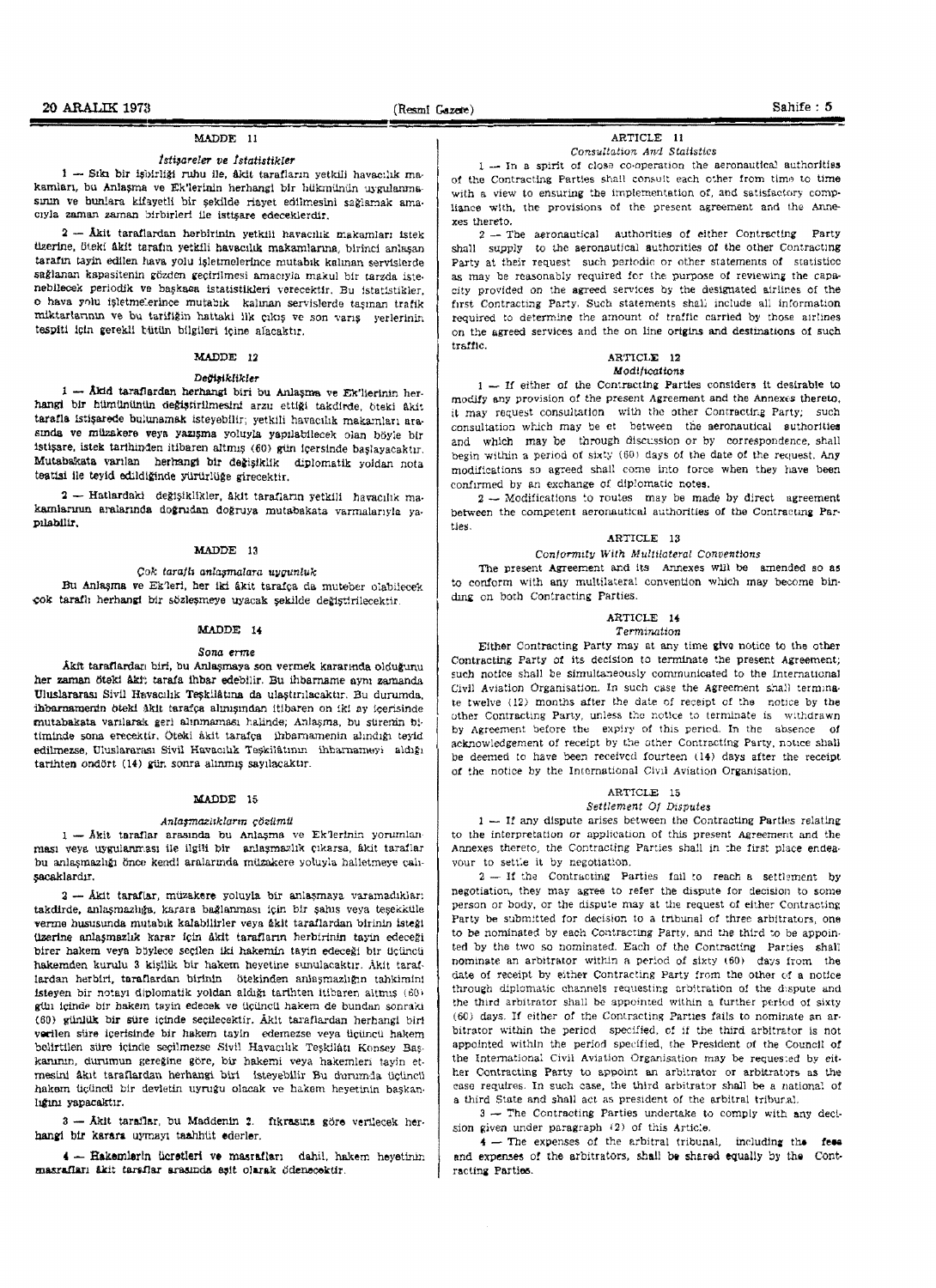#### )LADDE 1&

#### Texoil

Bu Anlasma ile Ekleri ve bunların muhtemel değisiklikleri Uluslar arası Sivil Havacılık Teşkilâtı nezdinde tescil ettirilecektlr.

#### MAnDE 17

## Başlıklar

Madde başlıkları bu Anlaşmaya sadece müracaat ve kolaylık maksadıyla konulmuştur ve hiçbir surette bu Anlaşmanın sınırını çizmez, maksat ve şumülünü tayin etmez.

#### MAODE 18

#### *YiirilrW"e (lirme*

isbu Anlaşma ve onun ayrılmaz parçalarını teşkil eden ekler, her iki Akit tarafın Anayasa'larının ongördüğü formalitelerin tamamlanmasını müteakip diplomatik yoldan notaların teati edildiği tarihte yürürlüğe gtrecektlr.

Yukarıdakileri tasdiken, aşağıda imzaları bulunan ve Hükümetleri tarafından usulu dairesinde yetkilendirilmiş olan temsilciler işbu Anlaşmayı imza elmişlerdir. Türkçe ve İngilizce dillerinde, her iki metin aynı derecede -muteber olmak ve ihtilâf halinde - İngilizce me tin esas sayılmak üzere bindokuzyüzyetmiş yılı Kasur. ayının onuçuncu günü Ankara'da ikişer nüsha halinde tanzim olunmuştur. Türkiye Cumhuriyeti

Hükûmeti Adına

#### Danimarka Kırallığı Hükûmeti Adma

#### **ISLETILECEK HATLAR**

# *Ek I*

Ek 11

 $1 -$  (a) Türkiye Cumburiyeti Hükûmeti tarafından tayin edilen Türk Havayolu veya havayolları, Türkiye'deki noktalardan ara noktalar yolu ile Kopenhag'a ve ileri noktalara her iki istikamette hava servisi işletmeye yetkili olacaktır,

(b) Uçüncü memleketlerden gelen veya bu memleketlere gidecek olan trafiğin diğer Âkit Taraf Ülkesine birakılması veya alınması aşağıdaki hatta munhasırdır.

Türkiye'deki noktalardan. Belgrad ve/veya Viyana veya Budapeşte ve/veya Frankfurt yolu ile Kopenhag ve ileride Oslo ve Stokholm'e ve isbu Ek'in 4. paragrafina uygun olarak mutabik kalinacak diger ileri noktalara,

2 - (a) Danimarka Krallığı Hükümeti tarafından tayin edilen Danimarka Havayolu veya havayolları, Danimarka'dak: noktalardan ara noktalar yolu ile istanbul'a ve ileri noktalara her iki istikamette hava servisi isletmeye yetkill olacaktır.

(b) Üçüncü memleketlerden gelen veya bu memleketlere giderek olan trafiğin diğer Akit Taraf Ülkesine birakılması veya alınması asağıdakl hatta münhasırdır:

Danimarka'daki noktalardan Prag ve/veya Viyana veya Budapeşte yolu ile İstanbul'a ve ileride Berut'a<sup>2</sup>

 $3$  - Yukarıda kaydedilen noktalardan herhangi bin, servisin başlangiç noktası hava işletmesini tayin eden Akit Tarafın ülkesinde bulunmak şartı ile, tayin edilen ilgill havayolu \*işletmesinin \*ihtiyarına bağlı olarak bütün saferlerde veya buniarın herhangi birinde kullanılmayabllir.

4 - Åkid Taraflardan herbiri, servislerine, diğer Akid Tarafın  $i$ lkesinin ötesinde noktaların veya Åkid Tarafların  $i$ ilkeleri arasında ilåve noktaların ithalini ta'ep edebilir. Bu talep diğer Âkid Tarafın havacılık makamının tasvibine bağlıdır.

1 - Kopenhag ve Oslo ve Stokholm arasında ve mütekabilen. mahalli trafik haklarından şimdilik istifade edilemez. Stopover trafığıne miisaade edilmektedir.

2 - Herhangi bir tarife dönemindo, işletilecek hat veya hatlarda tasrih edilmiş üç noktanın ikisinden fazlası kullanılamaz.

#### TARIFELERIN TASDIKI

 $1 -$ Âkid Taraflardan herbirinin tayin edilen havayolu işletmesi veya işletmeleri, malzeme çeşidi de dahil, uçuş tarifelerini her tarife

# ARTICLE 18

#### Registrations

The present Agreement and its Annexes and any subsequent amendment thereto shall be registered with the International Civil Aviation Organisation.

# ARTICLE 17

# *Titles*

Titles are inserted in this Agreement at the bead of each article for the purpose of reference and convenience and in no way define, limit or describe the scope or intent of this Agreement.

#### ARTICLE 18

#### Coming Into Force

The present Agreement and the Annexes thereto. which constitute its integral parts shall come Into force, after compliance by each Contracting Party with the constitutional requirements, on the date Of the exchange 01 diplomatic notes to this effect.

In witness whereof the unclersigned being duly authorised by tbeir respective Governments, have signed the present Agreement.

Dohe at Ankara this thirteenth day of November one thousand nine hundred seventy in duplicate in the Turkish and English languages, both texts being equally authentic. However, in case of dispute the English (ext shall be deemed authentic.

For *Tne* Goverment or The Republic Of Turkey

> For The Government Of The Kingdom or Denmark

> > Annex I

#### ROUTES TO BE OPERATED

 $1 - a$ ) The airline or airlines of Turkey designated by the Goverment of the Republic of Turkey shall be entitled to operate air services in both directions:

From points in Turkey via intermediate points to

Copenhagen and to points beyond.

b) The right to set down and pick up in the territory of the other Contracting Party traffic embarked in or destined for the territories of third parties is limited to the route:

Points in Turkey via Belgrade and-or Vienna or Budapest and/or Frankfurt to Copenhagen and beyond to Osb and Stockholm') and to other points beyond to be agreed upon in accordance with paragraph 4 of this Annex.

 $2 - (8)$  The airline or airlines of Denmark designated by the Government of the Kingdom of Denmark shall be entitled to operate air services in both directions:

From points in Denmark via intermediate points to Istanbul and to points beyond.

 $(b)$  The right to set down and pick up in the territory of the other Contracting Party traffic embarked in or destined for the territories of third parties is limited to the route.

Points in Denmark via Prague and/or Vienna or Budapest to Is $tanhul$  and beyond to Beirut.  $2)$ 

3 - Points on any of the above routes may at the option of the designated airline or airlines be omitted on any or all flights provided that such service shall have its starting point in the terntory of the Contrasting Party desingnating the airline.

 $4 -$  Either of the Contracting Parties may request the inclusion in their services of points or additional points beyond the territory of the other Contracting Party or between the territories or the Contracting Parties, This request is subject to the approval of the aeronoutical authorities of the other Contracting Party.

 $1 -$  For the time being no local traffic rights may be enjoyed between Copenhagen and Oslo and Stockholm and v. v. Stopover traf· tic is allowed.

1 - No more than the same two of the three designated intermediate points may be utilized in the route or routes to be operated within any schedule period.

#### *Annex II*

#### Approval Of Flight Schedules

1 -- The designated airline or airlines of either Contracting Party shall submit its flight schedules, including the the type of equipment.